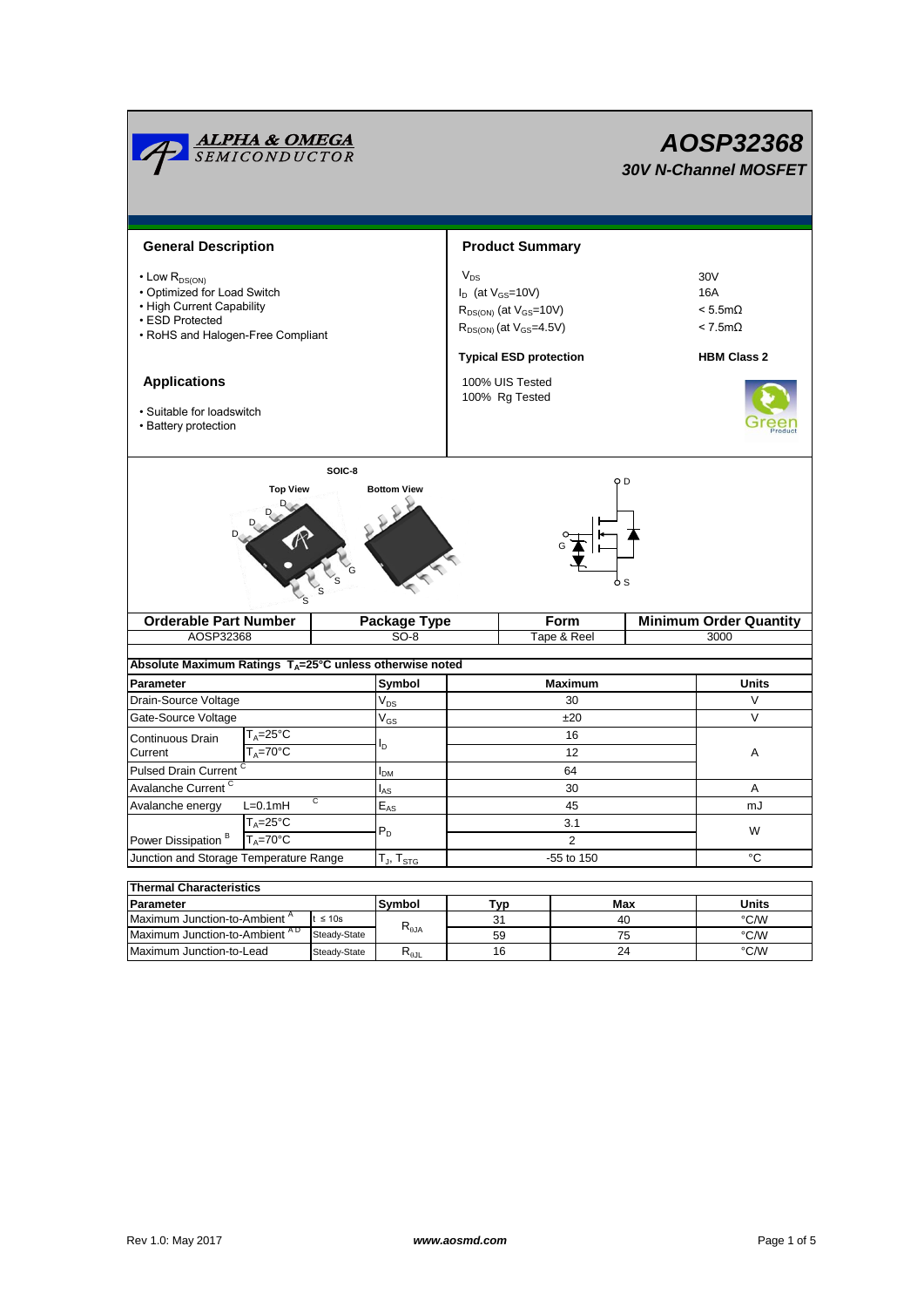

#### **Electrical Characteristics (TJ=25°C unless otherwise noted)**

| <b>Symbol</b>                | <b>Conditions</b><br>Parameter                                      |                                                               |                       | Min  | <b>Typ</b>     | Max | <b>Units</b> |  |  |  |  |  |
|------------------------------|---------------------------------------------------------------------|---------------------------------------------------------------|-----------------------|------|----------------|-----|--------------|--|--|--|--|--|
| <b>STATIC PARAMETERS</b>     |                                                                     |                                                               |                       |      |                |     |              |  |  |  |  |  |
| $\mathsf{BV}_{\mathsf{DSS}}$ | $I_D = 250 \mu A$ , $V_{GS} = 0V$<br>Drain-Source Breakdown Voltage |                                                               |                       | 33   |                |     | $\vee$       |  |  |  |  |  |
|                              | Zero Gate Voltage Drain Current                                     | $V_{DS}$ =30V, $V_{GS}$ =0V                                   |                       |      |                | 1   | μA           |  |  |  |  |  |
| $I_{DSS}$                    |                                                                     |                                                               | $T_{J} = 55^{\circ}C$ |      |                | 5   |              |  |  |  |  |  |
| $I_{GSS}$                    | Gate-Body leakage current                                           | $V_{DS} = 0V$ , $V_{GS} = \pm 20V$                            |                       |      |                | ±10 | μA           |  |  |  |  |  |
| $V_{GS(th)}$                 | Gate Threshold Voltage                                              | V <sub>DS</sub> =V <sub>GS</sub> I <sub>D</sub> =250µA        |                       |      | 1.85           | 2.4 | V            |  |  |  |  |  |
| $R_{DS(ON)}$                 |                                                                     | $V_{GS}$ =10V, $I_D$ =16A                                     |                       |      | 4.6            | 5.5 | $m\Omega$    |  |  |  |  |  |
|                              | Static Drain-Source On-Resistance                                   |                                                               | $T_J = 125$ °C        |      | 5.6            | 6.8 |              |  |  |  |  |  |
|                              |                                                                     | $V_{GS} = 4.5V, I_D = 16A$                                    |                       |      | 5.9            | 7.5 | $m\Omega$    |  |  |  |  |  |
| $g_{FS}$                     | $V_{DS} = 5V$ , $I_{D} = 16A$<br><b>Forward Transconductance</b>    |                                                               |                       |      | 100            |     | S            |  |  |  |  |  |
| $V_{SD}$                     | $IS=1A, VGS=0V$<br>Diode Forward Voltage                            |                                                               |                       |      | 0.7            | 1   | V            |  |  |  |  |  |
| Is                           | Maximum Body-Diode Continuous Current                               |                                                               |                       |      | $\overline{4}$ | A   |              |  |  |  |  |  |
|                              | <b>DYNAMIC PARAMETERS</b>                                           |                                                               |                       |      |                |     |              |  |  |  |  |  |
| $C_{\text{iss}}$             | Input Capacitance                                                   |                                                               |                       |      | 2270           |     | pF           |  |  |  |  |  |
| $C_{\rm oss}$                | <b>Output Capacitance</b>                                           | $V_{GS}$ =0V, $V_{DS}$ =15V, f=1MHz                           |                       |      | 245            |     | рF           |  |  |  |  |  |
| $C_{\text{rss}}$             | Reverse Transfer Capacitance                                        |                                                               |                       | 200  |                | pF  |              |  |  |  |  |  |
| $R_g$                        | Gate resistance                                                     | $f = 1$ MHz                                                   | 1.2                   | 2.6  | 4              | Ω   |              |  |  |  |  |  |
|                              | <b>SWITCHING PARAMETERS</b>                                         |                                                               |                       |      |                |     |              |  |  |  |  |  |
| $Q_q(10V)$                   | <b>Total Gate Charge</b>                                            |                                                               |                       |      | 40             | 60  | nC           |  |  |  |  |  |
| $Q_q(4.5V)$                  | <b>Total Gate Charge</b>                                            |                                                               |                       |      | 18             | 30  | nC           |  |  |  |  |  |
| $Q_{gs}$                     | Gate Source Charge                                                  | $V_{GS}$ =10V, $V_{DS}$ =15V, $I_{D}$ =16A                    |                       |      | 6              |     | nC           |  |  |  |  |  |
| $\mathsf{Q}_{\mathsf{gd}}$   | Gate Drain Charge                                                   |                                                               |                       | 10   |                | nC  |              |  |  |  |  |  |
| $t_{D(0n)}$                  | Turn-On DelayTime                                                   |                                                               |                       |      | 7.5            |     | ns           |  |  |  |  |  |
| t,                           | Turn-On Rise Time                                                   | $V_{GS}$ =10V, $V_{DS}$ =15V, R <sub>L</sub> =0.94 $\Omega$ , |                       | 9    |                | ns  |              |  |  |  |  |  |
| $t_{D(off)}$                 | Turn-Off DelayTime<br>$R_{\text{GEN}} = 3\Omega$                    |                                                               |                       |      | 38             |     | ns           |  |  |  |  |  |
| $\mathsf{t}_{\mathsf{f}}$    | <b>Turn-Off Fall Time</b>                                           |                                                               |                       |      | 10             |     | ns           |  |  |  |  |  |
| $\mathfrak{t}_{\text{rr}}$   | Body Diode Reverse Recovery Time                                    | $I_F = 16A$ , dl/dt=500A/ $\mu$ s                             |                       | 10.5 |                | ns  |              |  |  |  |  |  |
| $Q_{rr}$                     | Body Diode Reverse Recovery Charge                                  | $I_F = 16A$ , dl/dt=500A/ $\mu$ s                             |                       |      | 16             |     | nC           |  |  |  |  |  |

A. The value of R<sub>aJA</sub> is measured with the device mounted on 1in<sup>2</sup> FR-4 board with 2oz. Copper, in a still air environment with T<sub>A</sub> =25° C. The Power dissipation P<sub>DSM</sub> is based on R <sub>0JA</sub> t≤ 10s and the maximum allowed junction temperature of 150°C. The value in any given application depends on the user's specific board design.

B. The power dissipation P<sub>D</sub> is based on T<sub>J(MAX)</sub>=150°C, using junction-to-case thermal resistance, and is more useful in setting the upper dissipation<br>limit for cases where additional heatsinking is used.

C. Single pulse width limited by junction temperature  $T_{J(MAX)}$ =150°C.

D. The  $R_{a_1a}$  is the sum of the thermal impedance from junction to case  $R_{a_1c}$  and case to ambient.

E. The static characteristics in Figures 1 to 6 are obtained using <300us pulses, duty cycle 0.5% max.

F. These curves are based on the junction-to-case thermal impedance which is measured with the device mounted to a large heatsink, assuming a maximum junction temperature of  $T_{J(MAX)}$ =150°C. The SOA curve provides a single pulse rating.

G. The maximum current rating is package limited.<br>H. These tests are performed with the device mounted on 1 in<sup>2</sup> FR-4 board with 2oz. Copper, in a still air environment with T<sub>A</sub>=25° C.

APPLICATIONS OR USE AS CRITICAL COMPONENTS IN LIFE SUPPORT DEVICES OR SYSTEMS ARE NOT AUTHORIZED. AOS DOES NOT ASSUME ANY LIABILITY ARISING OUT OF SUCH APPLICATIONS OR USES OF ITS PRODUCTS. AOS RESERVES THE RIGHT TO IMPROVE PRODUCT DESIGN,FUNCTIONS AND RELIABILITY WITHOUT NOTICE.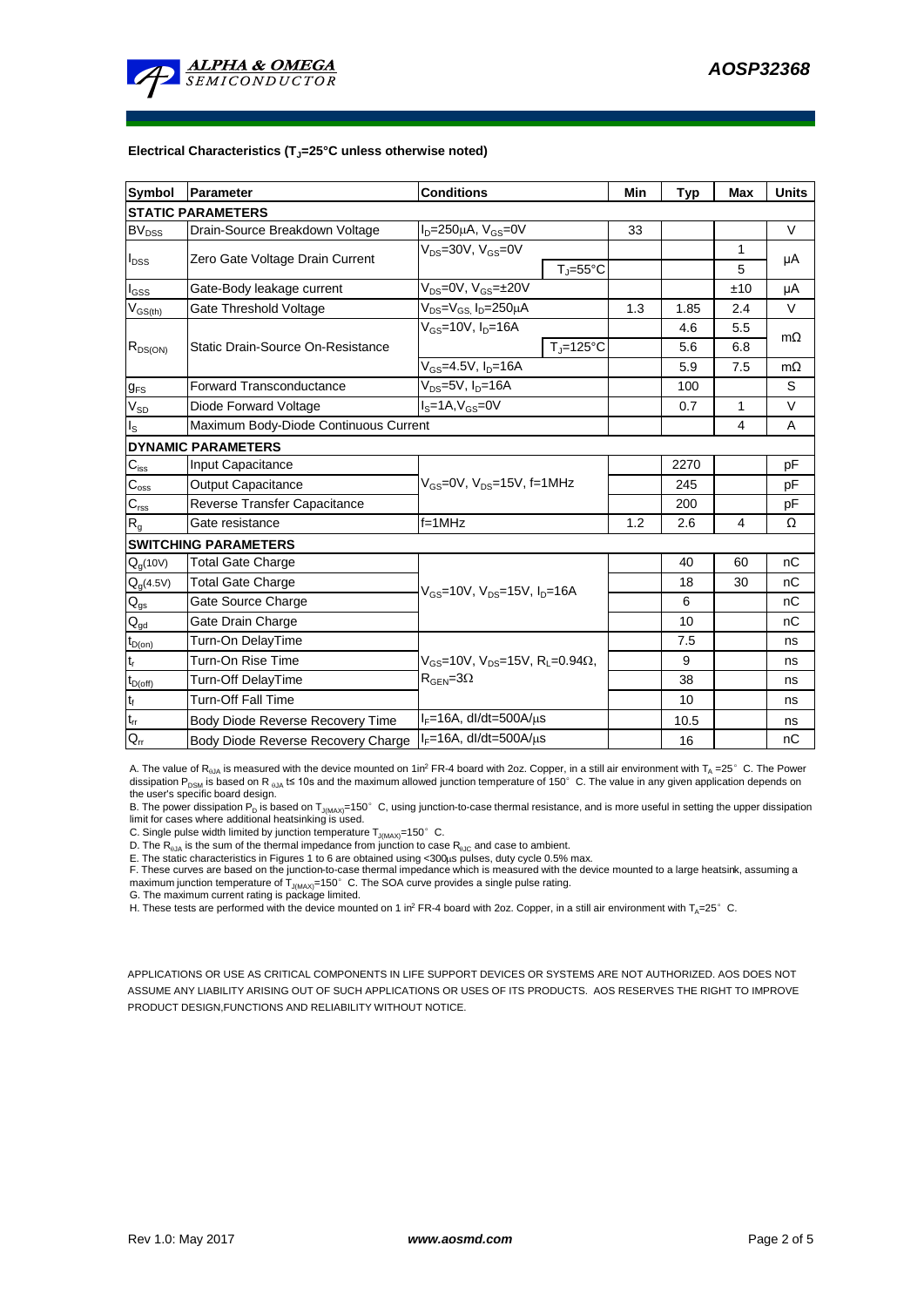

## **TYPICAL ELECTRICAL AND THERMAL CHARACTERISTICS**

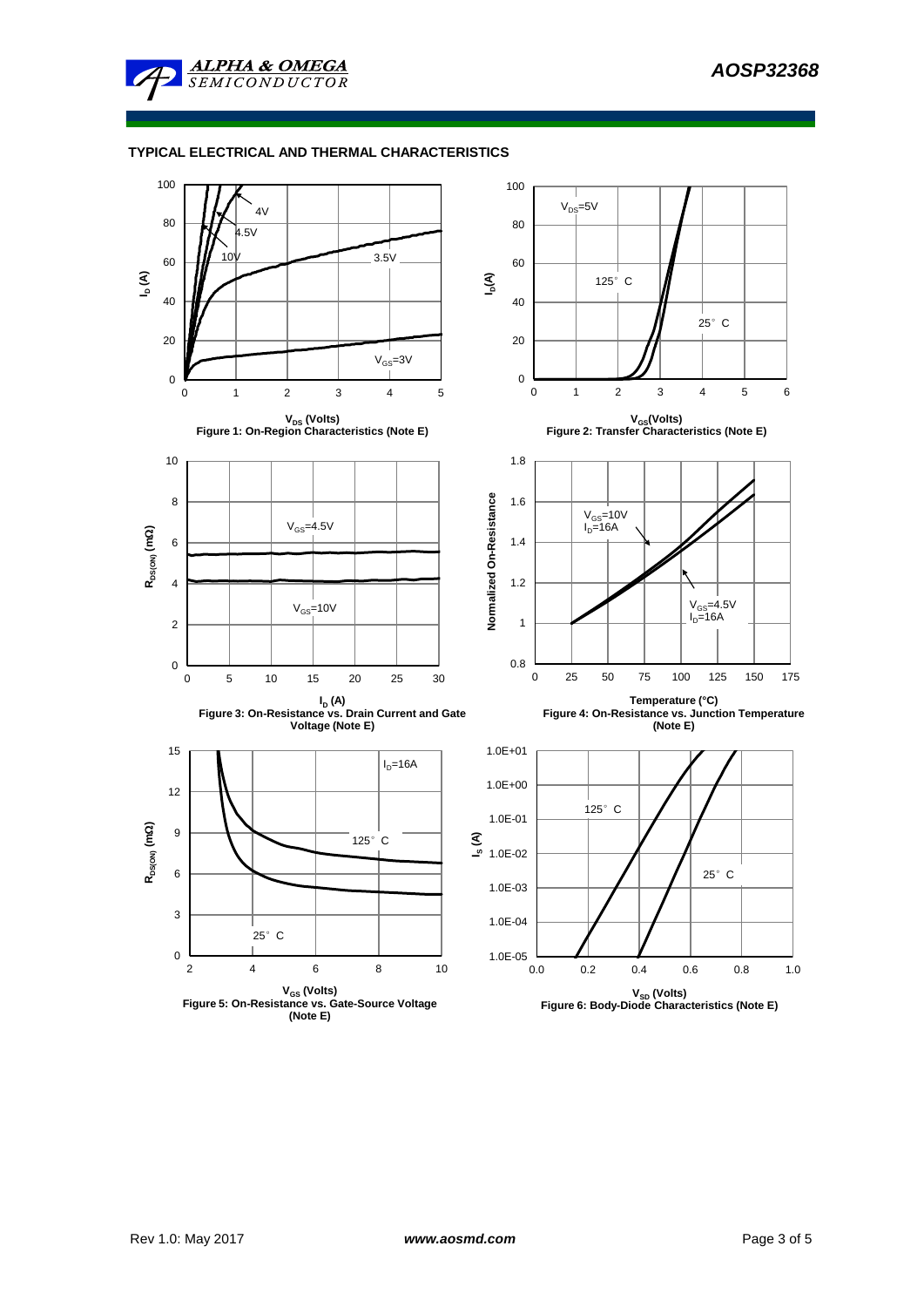

### **TYPICAL ELECTRICAL AND THERMAL CHARACTERISTICS**



**Figure 11: Normalized Maximum Transient Thermal Impedance (Note F)**